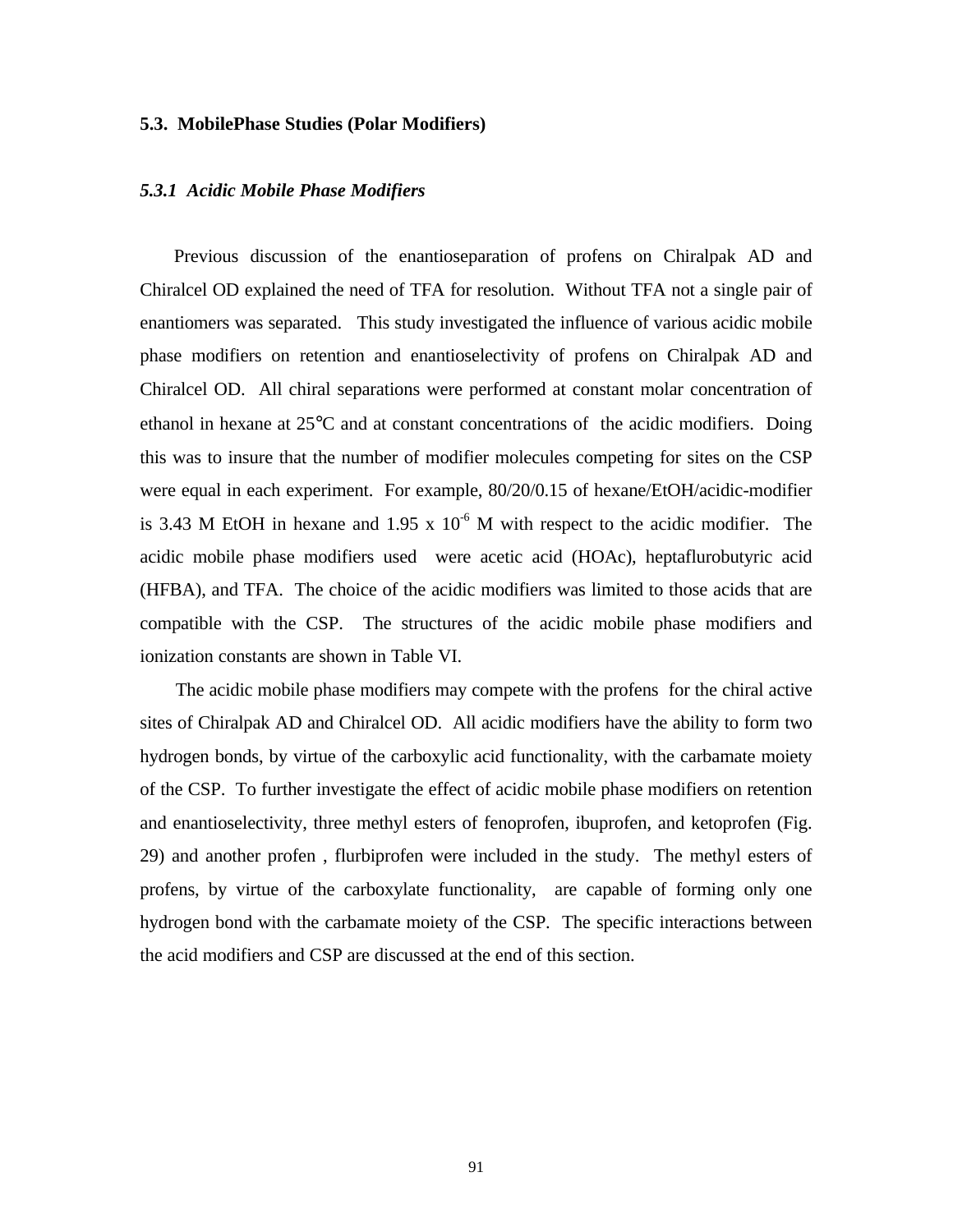| Organic Acid                   | Structure            | <b>Acid Ionization Constant</b>         |  |
|--------------------------------|----------------------|-----------------------------------------|--|
|                                |                      |                                         |  |
|                                |                      | (pKa)                                   |  |
|                                |                      |                                         |  |
| Acetic acid (HOAc)             | CH <sub>3</sub> COOH | $1.8 \text{ X } 10^{-5} \text{ } (4.7)$ |  |
|                                |                      |                                         |  |
| Trifluoroacetic acid (TFA)     | CF <sub>3</sub> COOH | $5.0 \times 10^{-1}$ (0.3)              |  |
|                                |                      |                                         |  |
| Heptafluorobutyric acid (HFBA) | $CF_3CF_2CF_2COOH$   | $4.0 \times 10^{-1}$ (0.4)              |  |
|                                |                      |                                         |  |

**Table VI. Structures and acid ionization constants of the acidic mobile phase modifiers used in the study.**



Figure 29. Additional probe analytes used in the study.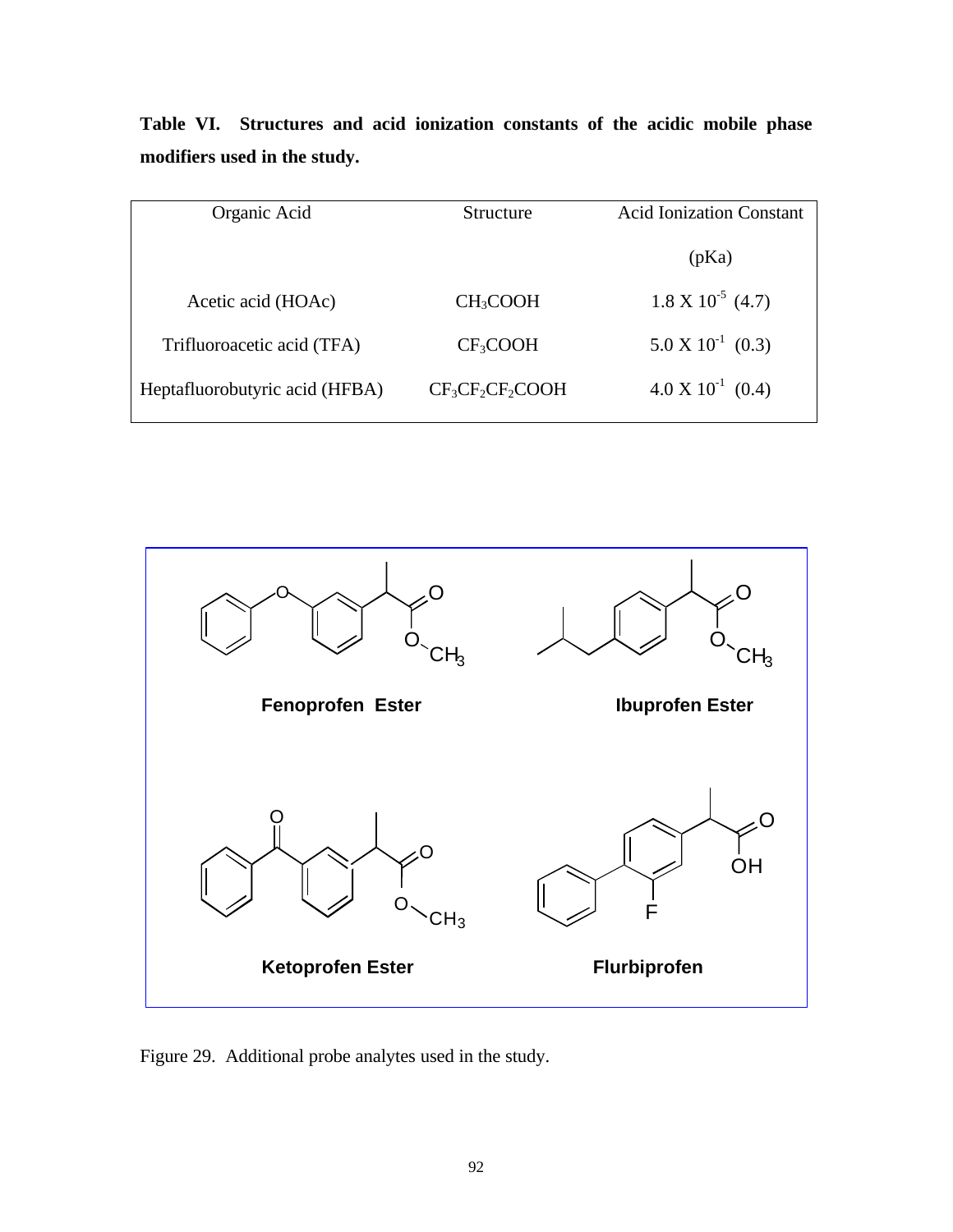As shown in Table 5.4 and Fig. 5.15, the presence of the acidic organic modifier in the enantioseparation of profens on Chiralpak AD results to a significant decrease of retention which is represented by the capacity factor of the second eluting enantiomer,  $k_2$ . The decreases in  $k_2$  following addition of HAc, HFBA, and TFA to ethanol in hexane average around 87, 152, and 150 %, respectively. When the acidic modifier is changed from the weaker acetic acid ( $pKa = 4.7$ ) to stronger acids of HFBA ( $pKa = 0.4$ ) and TFA ( $pKa = 0.3$ ), the decrease in  $k_2$  average about 31 and 30%, respectively. Furthermore, the conversion of the profen to its corresponding methyl ester, results to a drastic decrease in  $k_2$  (Table 5.5). The decrease in  $k_2$  following the conversion of profen to its methyl ester averages about  $384\%$ . However, there is no significant change in  $k_2$  for all the profen and profen esters when HFBA is changed to TFA as the acidic modifier, the average is about 5%.

Considering the change in  $\alpha$ , following addition of HOAc, HFBA, and TFA to the mobile phase, there is an increase that averages about 18, 30, 29%, respectively (Table VII). Changing the acidic modifier from HOAc to HFBA or TFA, increases  $\alpha$  around 9%. There is no marked effect on  $\alpha$  when HFBA is changed to TFA, overall average is about 0.7% . In addition, among all the profen methyl esters analyzed, only the enantiomers of ketoprofen ester is separated but partially. There was significant effect on the enantioselectivity of ketoprofen methyl esters when different mobile phase compositions of hexane/ethanol/acidic-modifier were used, even when the overall change of retention is 207%. The overall change in enantioselectivity averages around 2% (Table VIII).

 Enantiomer resolution of profens was facilitated when HOAc, HFBA, or TFA was added to the mobile phase. There was a significant improvement in resolution when HOAc was changed to either HFBA or TFA. The overall increase average around 89%. When the acidic modifier was changed from HFBA to TFA, except for carprofen, there was an overall increase of about 8%.

 The influence of the acidic mobile phase modifiers on the enantioseparation of ketoprofen and its methyl ester on Chiralpak AD is shown in Fig. 30. Racemic ketoprofen is best separated when TFA was used as the acidic mobile phase modifier.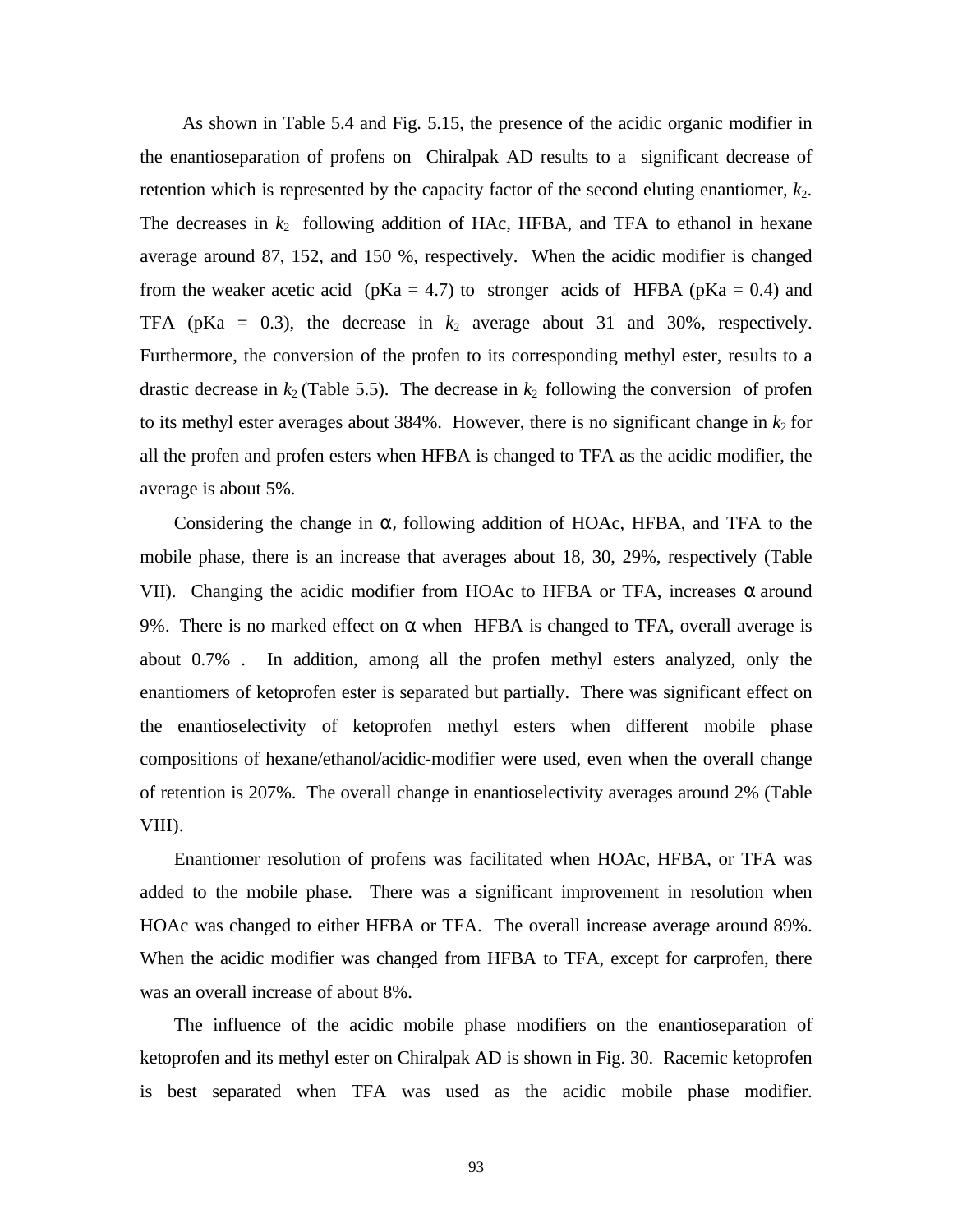**Table VII. Summary of the measured chromatographic parameters for the enantioseparation of profens on Chiralpak AD using different acidic mobile phase modifiers.**

| Profen                            | <b>Acidic Mobile</b> | $k_2$ <sup>a</sup>             | Enantio-                                                                                             | Resolution                                                        |
|-----------------------------------|----------------------|--------------------------------|------------------------------------------------------------------------------------------------------|-------------------------------------------------------------------|
|                                   | Phase                |                                | selectivity                                                                                          | $\mathbf R$                                                       |
|                                   | Modifier             |                                | $\alpha$                                                                                             |                                                                   |
|                                   |                      |                                |                                                                                                      |                                                                   |
| Carprofen                         | None                 | $7.71^{b}$                     | 1.00 <sup>b</sup>                                                                                    | 0.00 <sup>b</sup>                                                 |
| (3.43 M EtOH in                   | HOAc                 | $3.30 \pm 1.02 \times 10^{-2}$ | $1.00 \pm 1.02 \times 10^{-2}$                                                                       | 0.00                                                              |
| hexane with $1.95 \times 10^{-6}$ | <b>HFBA</b>          | $2.09 \pm 3.51 \times 10^{-3}$ | $1.07 \pm 1.87 \times 10^{-3}$                                                                       | $0.69 \pm 1.99 \times 10^{-2}$                                    |
| moles organic acid)               | <b>TFA</b>           | $2.08 \pm 8.70 \times 10^{-4}$ | $1.06 \pm 6.18 \times 10^{-4}$                                                                       | $0.67 \pm 7.30 \times 10^{-3}$                                    |
|                                   |                      |                                |                                                                                                      |                                                                   |
| Fenoprofen                        | None                 | 2.91 <sup>b</sup>              | 1.00 <sup>b</sup>                                                                                    | $0.00^{\,\mathrm{b}}$                                             |
| $(0.43 M$ EtOH in                 | HOAc                 | $2.83 \pm 5.92 \times 10^{-3}$ | $1.10 \pm 3.53$ $10^{-3}$                                                                            | $1.20 \pm 1.00 \times 10^{-2}$                                    |
| hexane with $1.95 \times 10^{-6}$ | <b>HFBA</b>          | $2.63 \pm 7.74 \times 10^{-4}$ |                                                                                                      | $1.11 \pm 8.48 \times 10^{-4}$ 1.42 $\pm$ 1.84 x 10 <sup>-3</sup> |
| moles organic acid)               | <b>TFA</b>           | $2.69 \pm 8.62 \times 10^{-4}$ |                                                                                                      | $1.13 \pm 3.79 \times 10^{-4}$ 1.01 $\pm$ 7.93 x 10 <sup>-3</sup> |
|                                   |                      |                                |                                                                                                      |                                                                   |
| Flurbiprofen                      | None                 | 2.80 <sup>b</sup>              | 1.00 <sup>b</sup>                                                                                    | $0.00^{\,\mathrm{b}}$                                             |
| $(0.43 M$ EtOH in                 | HOAc                 |                                | $4.15 \pm 2.41 \times 10^{-2}$ 1.44 $\pm$ 3.27 x 10 <sup>-2</sup> 5.82 $\pm$ 1.62 x 10 <sup>-1</sup> |                                                                   |
| hexane with $1.95 \times 10^{-6}$ | <b>HFBA</b>          | $3.84 \pm 2.03 \times 10^{-3}$ | $1.70 \pm 9.87 \times 10^{-4}$                                                                       | $7.44 \pm 2.31 \times 10^{-2}$                                    |
| moles organic acid)               | <b>TFA</b>           | $3.81 \pm 2.71 \times 10^{-3}$ | $1.70 \pm 1.40 \times 10^{-3}$ 7.55 $\pm$ 3.12 x 10 <sup>-2</sup>                                    |                                                                   |
|                                   |                      |                                |                                                                                                      |                                                                   |
| Ketoprofen                        | None                 | $3.52^{b}$                     | 1.00 <sup>b</sup>                                                                                    | $0.00^{\,\mathrm{b}}$                                             |
| $(0.43 M$ EtOH in                 | HOAc                 |                                | $1.82 \pm 1.44 \times 10^{-2}$ 1.16 $\pm$ 1.40 x 10 <sup>-2</sup> 0.74 $\pm$ 4.00 x 10 <sup>-2</sup> |                                                                   |
| hexane with $1.95 \times 10^{-6}$ | <b>HFBA</b>          |                                | $1.21 \pm 3.83 \times 10^{-4}$ 1.26 ± 9.30 x 10 <sup>-4</sup> 2.21 ± 9.21 x 10 <sup>-3</sup>         |                                                                   |
| moles organic acid)               | <b>TFA</b>           |                                | $1.23 \pm 3.31 \times 10^{-3}$ 1.27 $\pm$ 1.43 x 10 <sup>-3</sup> 2.35 $\pm$ 1.33 x 10 <sup>-2</sup> |                                                                   |

<sup>a</sup>Retention factor of the second eluted enantiomer.

Average of six runs  $25^{\circ}$ C, flow rate 1.0 mL/min. Exceptions are  $\overline{b}$  which are average of two runs.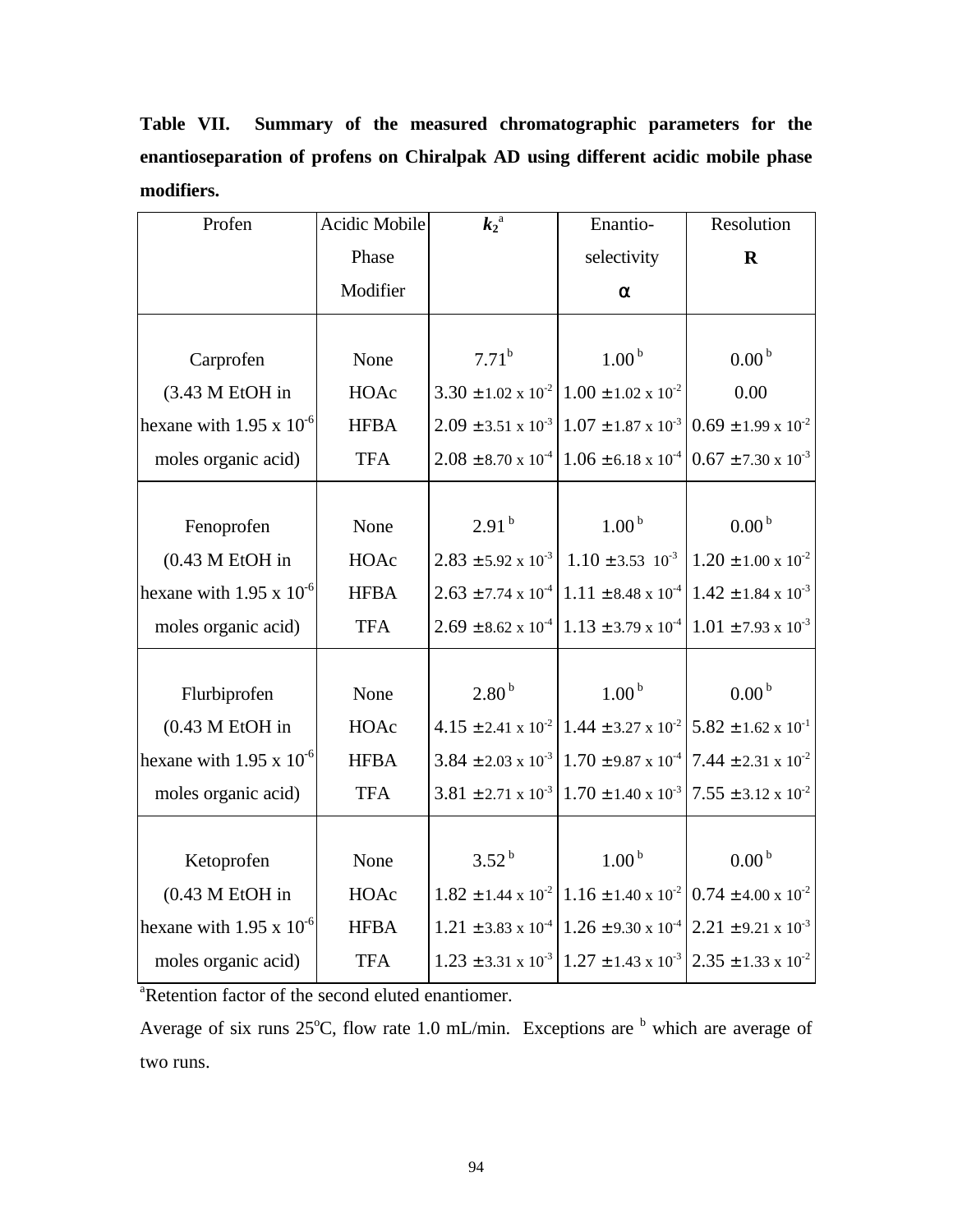| Profen                            | Acidic Mobile | $k_2*$                                                             | Enantio-                                                                                   | Resolution                                                                                               |
|-----------------------------------|---------------|--------------------------------------------------------------------|--------------------------------------------------------------------------------------------|----------------------------------------------------------------------------------------------------------|
|                                   | Phase         |                                                                    | selectivity                                                                                | $\mathbf R$                                                                                              |
|                                   | Modifier      |                                                                    | $\alpha$                                                                                   |                                                                                                          |
|                                   |               |                                                                    |                                                                                            |                                                                                                          |
| Fenoprofen Ester                  | HOAc          |                                                                    | $0.39 \pm 4.65 \times 10^{-4}   1.00 \pm 1.70 \times 10^{-3}$                              | 0.00                                                                                                     |
| $(0.43 M EtOH)$ in                | <b>HFBA</b>   | $0.39 \pm 2.83 \times 10^{-4} \times 1.00 \pm 9.39 \times 10^{-4}$ |                                                                                            | 0.00                                                                                                     |
| hexane with $1.95 \times 10^{-6}$ | <b>TFA</b>    |                                                                    | $0.41 \pm 3.22 \times 10^{-4}   1.00 \pm 1.12 \times 10^{-3}$                              | 0.00                                                                                                     |
| moles acid)                       |               |                                                                    |                                                                                            |                                                                                                          |
|                                   |               |                                                                    |                                                                                            |                                                                                                          |
| <b>Ibuprofen Ester</b>            | HOAc          |                                                                    | $0.12 \pm 4.00 \times 10^{-3} \times 1.00 \pm 5.00 \times 10^{-3}$                         | 0.00                                                                                                     |
| $(0.34 M E$ tOH in                | <b>HFBA</b>   |                                                                    | $0.12 \pm 4.00 \times 10^{-4}   1.00 \pm 5.00 \times 10^{-3}$                              | 0.00                                                                                                     |
| hexane with 1.95 x $10^{-6}$      | <b>TFA</b>    |                                                                    | $0.13 \pm 7.00 \times 10^{-4}   1.00 \pm 8.00 \times 10^{-3}$                              | 0.00                                                                                                     |
| moles acid)                       |               |                                                                    |                                                                                            |                                                                                                          |
|                                   |               |                                                                    |                                                                                            |                                                                                                          |
| Ketoprofen Ester                  |               |                                                                    |                                                                                            |                                                                                                          |
| a. (0.34 M EtOH in                | HOAc          |                                                                    |                                                                                            | 2.00 $\pm$ 1.02 x 10 <sup>-3</sup> 1.04 $\pm$ 7.28 x 10 <sup>-4</sup> 0.55 $\pm$ 1.33 x 10 <sup>-2</sup> |
| hexane with 1.95 x $10^{-6}$      | <b>HFBA</b>   |                                                                    |                                                                                            | 2.04 ± 3.42 x 10 <sup>-3</sup> 1.03 ± 2.48 x 10 <sup>-3</sup> 0.50 ± 4.20 x 10 <sup>-2</sup>             |
| moles acid)                       | <b>TFA</b>    |                                                                    |                                                                                            | 2.11 ± 1.80 x 10 <sup>-3</sup> 1.04 ± 1.24 x 10 <sup>-3</sup> 0.57 ± 2.09 x 10 <sup>-2</sup>             |
| b. (0.43 M EtOH in                | <b>HFBA</b>   |                                                                    |                                                                                            | $0.67 \pm 5.00 \times 10^{-4} [1.06 \pm 2.00 \times 10^{-3}] 0.50 \pm 2.00 \times 10^{-2}$               |
| hexane with 1.95 x $10^{-6}$      | <b>TFA</b>    |                                                                    | $0.68 \pm 3.00 \times 10^{-4} [1.06 \pm 1.00 \times 10^{-3}] 0.50 \pm 1.00 \times 10^{-2}$ |                                                                                                          |
| moles acid)                       |               |                                                                    |                                                                                            |                                                                                                          |

**Table VIII. Influence of acidic mobile phase modifiers on retention and enantioselectivity of profen methyl esters on Chiralpak AD.**

\*Retention factor of the second eluted enantiomer.

Average of six runs  $25^{\circ}$ C, flow rate 1.0 mL/min.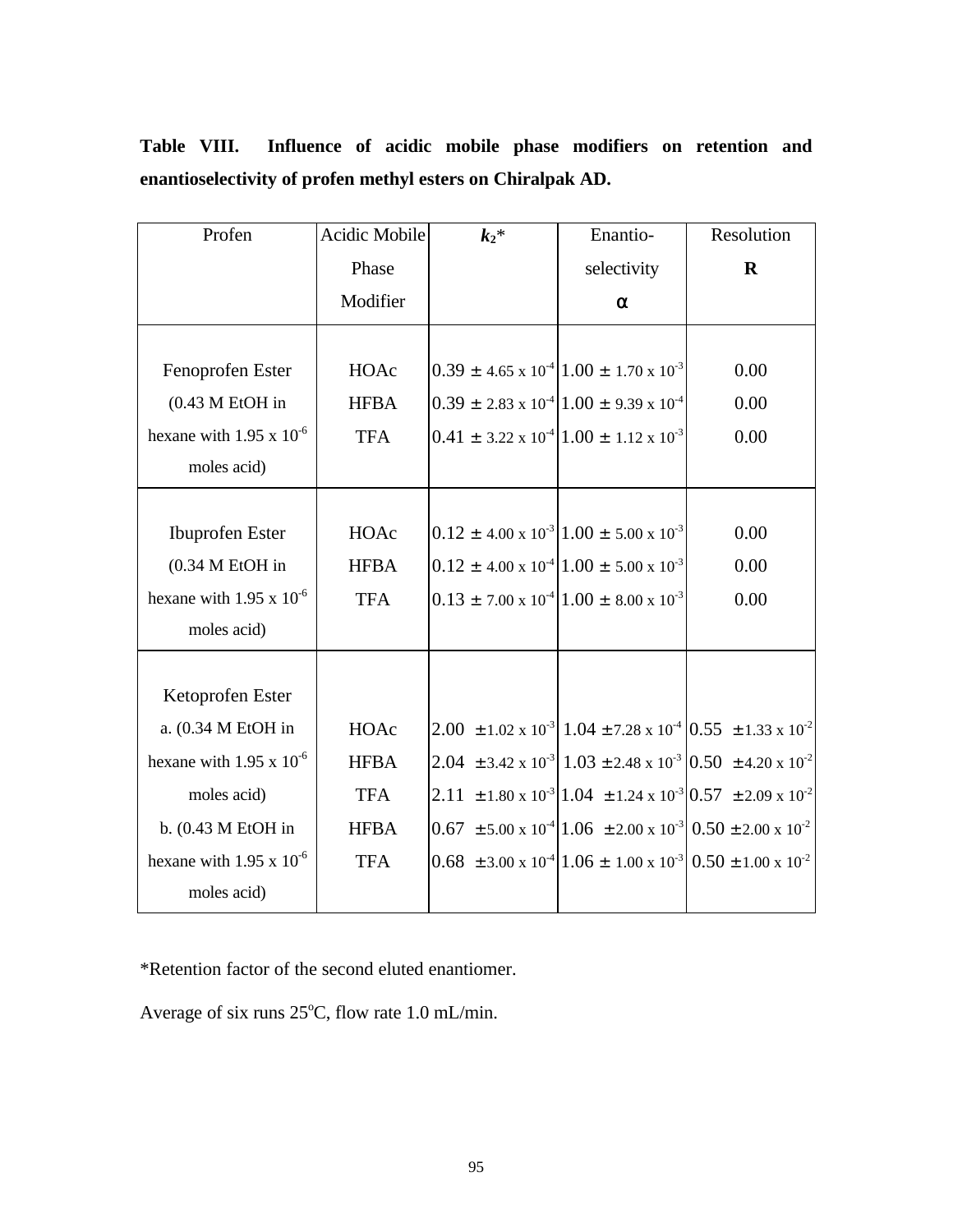

Figure 30. Chromatograms showing the influence of acidic mobile phase modifiers on the enantioseparation of ketoprofen on Chiralpak AD. Chromatographic conditions: mobile phase composition, 3.43 M EtOH in hexane with 1.95 x  $10^{-6}$  moles of acidic modifier; flow rate, 1.0 mL/min; UV detection: 260 nm, temperature: 25°C. Individual enantioselectivity (**a**) and resolution (**R**) values are the mean of six replicate injections.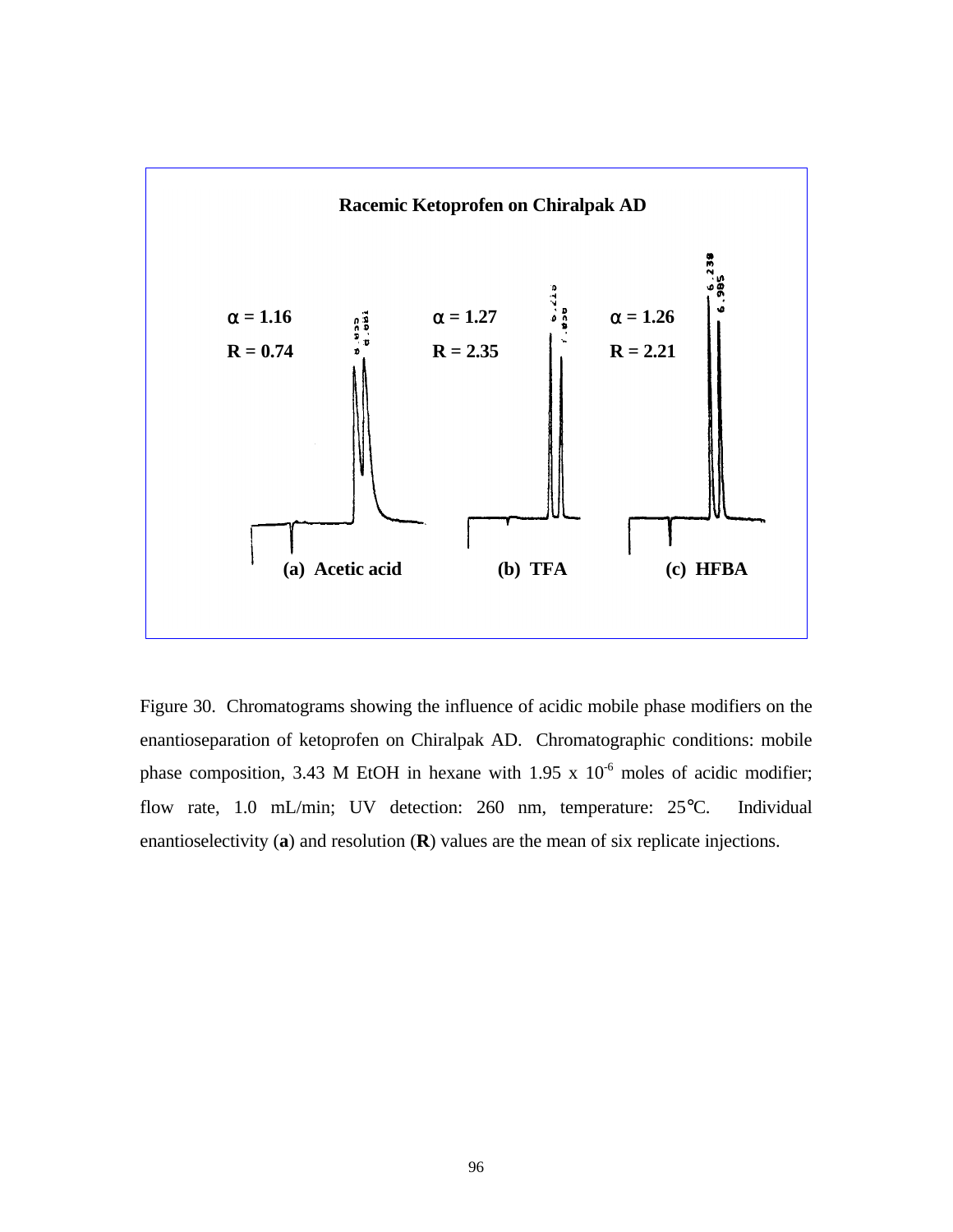The steady decrease in  $k_2$  and simultaneous increase in  $\alpha$  strongly indicates that there is change in the mechanism of the racemic analyte interaction with the CSP before and after the addition of the acidic mobile phase modifier. The acidic modifiers, by virtue of the carboxylic moiety, are capable of forming a complex with the profens or CSP through hydrogen bonding. The association of the acidic modifier and profen is through two hydrogen bonding between the carbonyl oxygen and hydroxyl proton of two carboxyl moities (Fig. 31a). With the CSP, the acidic modifier also forms two hydrogen bonds, i.e., between the carbonyl oxygen and hydroxyl proton of the carboxyl group of the acid and the amide proton and carbonyl oxygen of the carbamate moiety of the CSP, respectively (Fig. 31b). The modification of both structures of the profens and CSP alters the interaction of the chiral profen with the CSP (Fig. 31c). Moreover, with the acidic modifier, the higher order structure of the CSP is modified as well. The overall modification of the structures of profen and CSP by the acidic mobile phase modifier favors efficient interaction of profen with the CSP for chiral discrimination, thus, enhancing enantioselectivity.

 Modification of the structure of a racemic profen by an acidic modifier, such as TFA, may arise by association or solvation. Generally, carboxylic acids, such as profens, exist as dimers in both the liquid and vapor states<sup>284</sup> due to intermolecular hydrogen bonding between the carbonyl oxygen and hydroxyl groups of two acid molecules. The presence of the acidic modifier as the solvating species may prevent the association of a pair of profen enantiomers, thus enhancing the enantioseparation.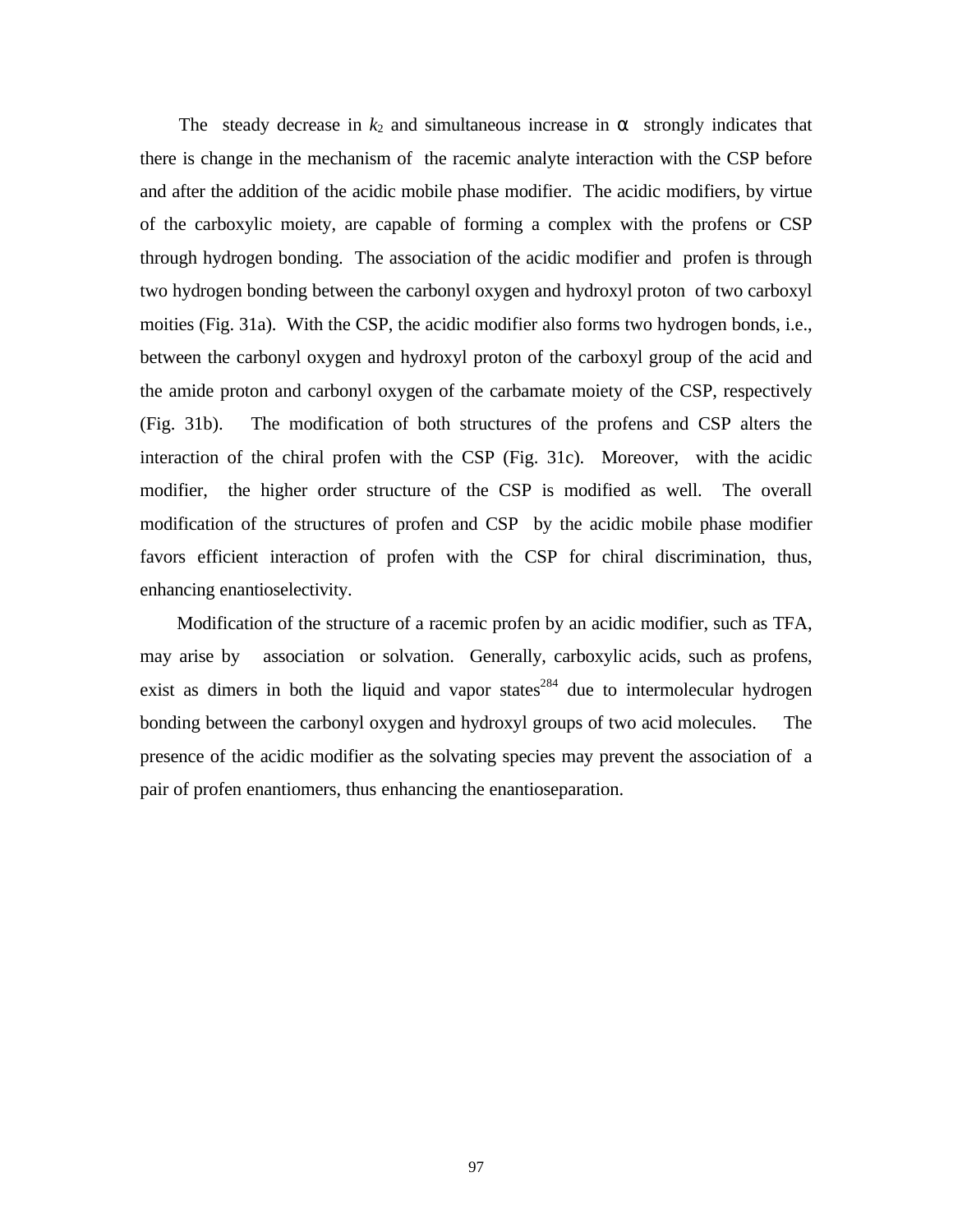

Figure 31. Hydrogen bonding interactions between (a) acidic mobile phase modifier and profen, (b) acidic mobile phase phase modifier and CSP, and (c) profen and CSP.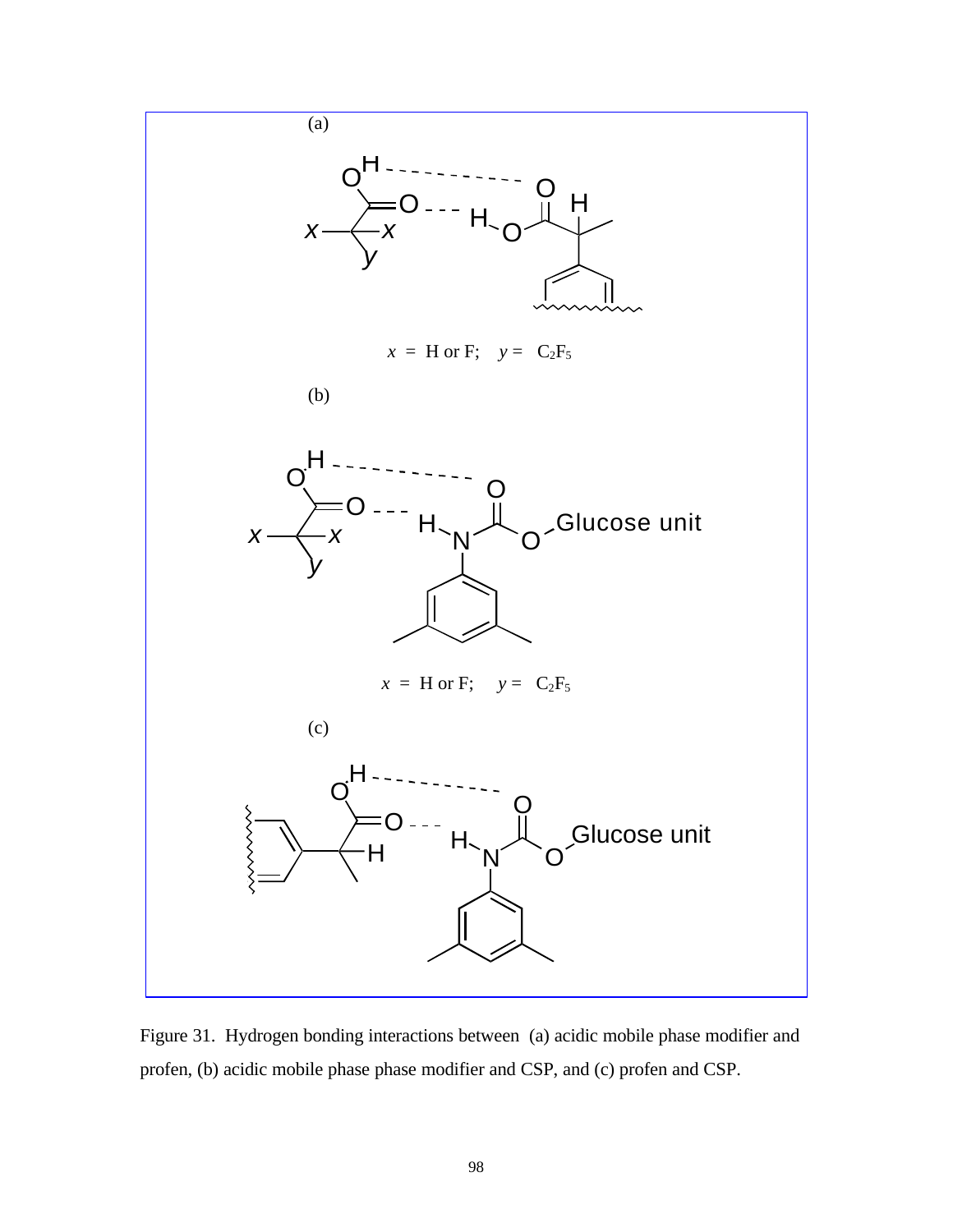For the CSP, its interaction with the acid modifier by hydrogen bonding may change its higher order structure. In Chapter III, it is noted that the degree of swelling of derivatized polysaccharide CSPs depend on the dielectric constant and hydrogen bonding capability of the solvent. A carboxylic acid as a modifier form two hydrogen bonds with the CSP that may modify the size and geometry of the chiral cavities and consequently affects retention and enantioselectivity.

 Without the acidic modifier, the profen and CSP are solvated by ethanol molecules. Ethanol can interact with the profen or CSP forming only one hydrogen bond for every ethanol molecule (Fig. 32). The modification of the structures of the analyte and CSP, including its higher order structure, by ethanol is different from that of any acidic mobile phase modifier.

 Chiral separation of a racemate profen on Chiralpak AD involves the following: (1) attractive-repulsive interactions, such as (a) hydrogen bonding between the carbonyl oxygen and hydroxyl proton of profen carboxylic moiety and the amide proton and carbonyl oygen of the carbamate moiety of the CSP, respectively; (b) dipole-dipole interaction, and (c)  $\pi$ - $\pi$  interaction between phenyl rings; and (2) steric fit of the molecule to the chiral cavity of the CSP. All of these interactions between a profen and CSP are present with and without an acidic mobile phase modifier. However, it is the modification of the structures of analyte and CSP, including the CSP higher order structure, that facilitates selective interaction for chiral discrimination.

The dramatic decrease of  $k_2$  after the addition of acidic mobile phase modifiers strongly suggests that the modifiers compete with the analytes for the achiral and chiral active sites of the CSP, specifically for hydrogen bonding. Both racemic analytes and acidic mobile phase modifiers form two types of hydrogen bonding with the CSP, i.e., between the carbonyl oxygen and hydroxyl proton of the carboxyl group of the acid and the amide proton and carbonyl oxygen of the carbamate moiety of the CSP, respectively. However, the strength of hydrogen bond depends on the distance between the interacting molecules, which in turn is dependent on the following: (a) the proton donating ability of the atom or the electron withdrawing ability of the the group of atoms that hydrogen is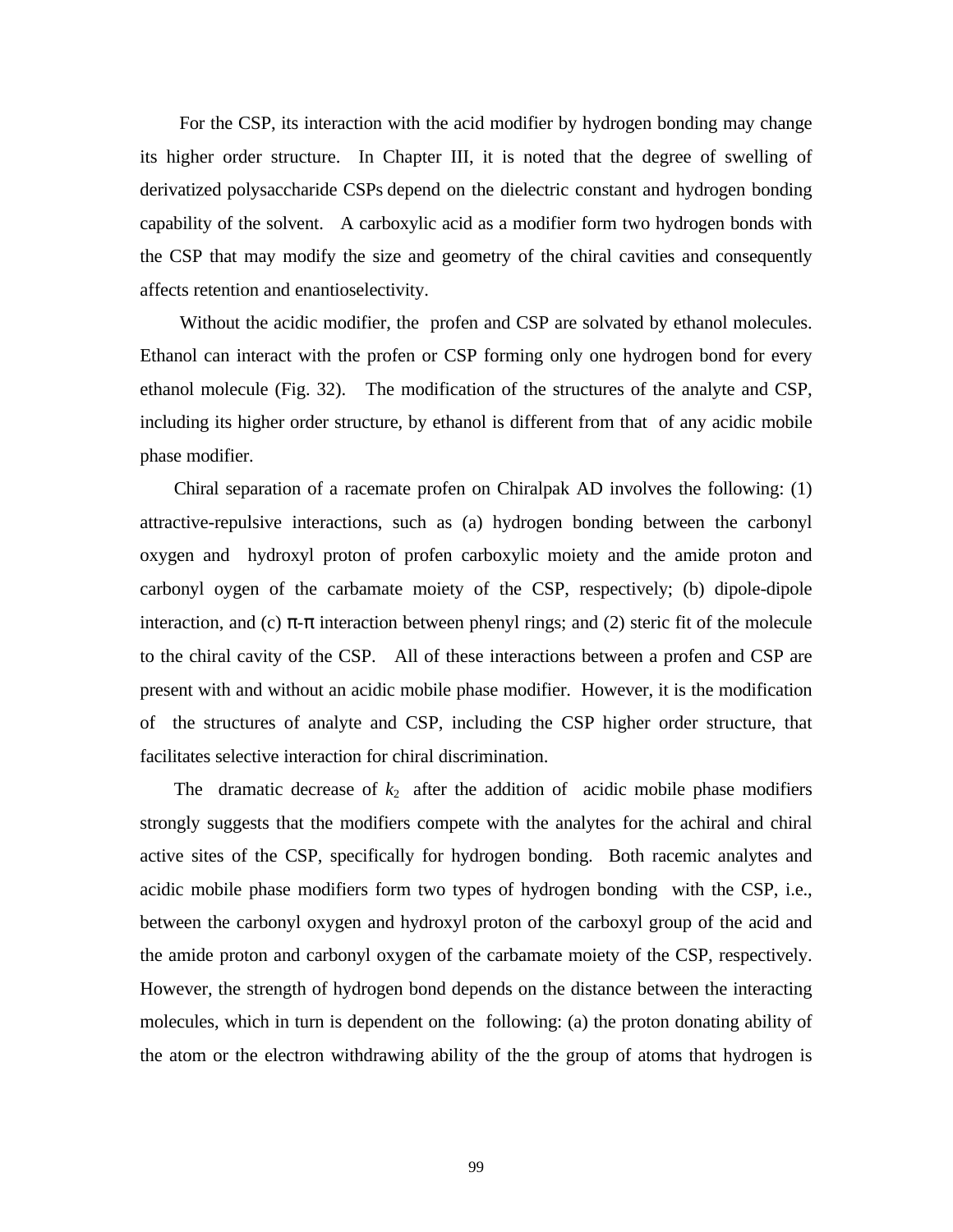

Figure 32. Possible hydrogen bonding interactions between (a) ethanol and profen and (b) ethanol and CSP.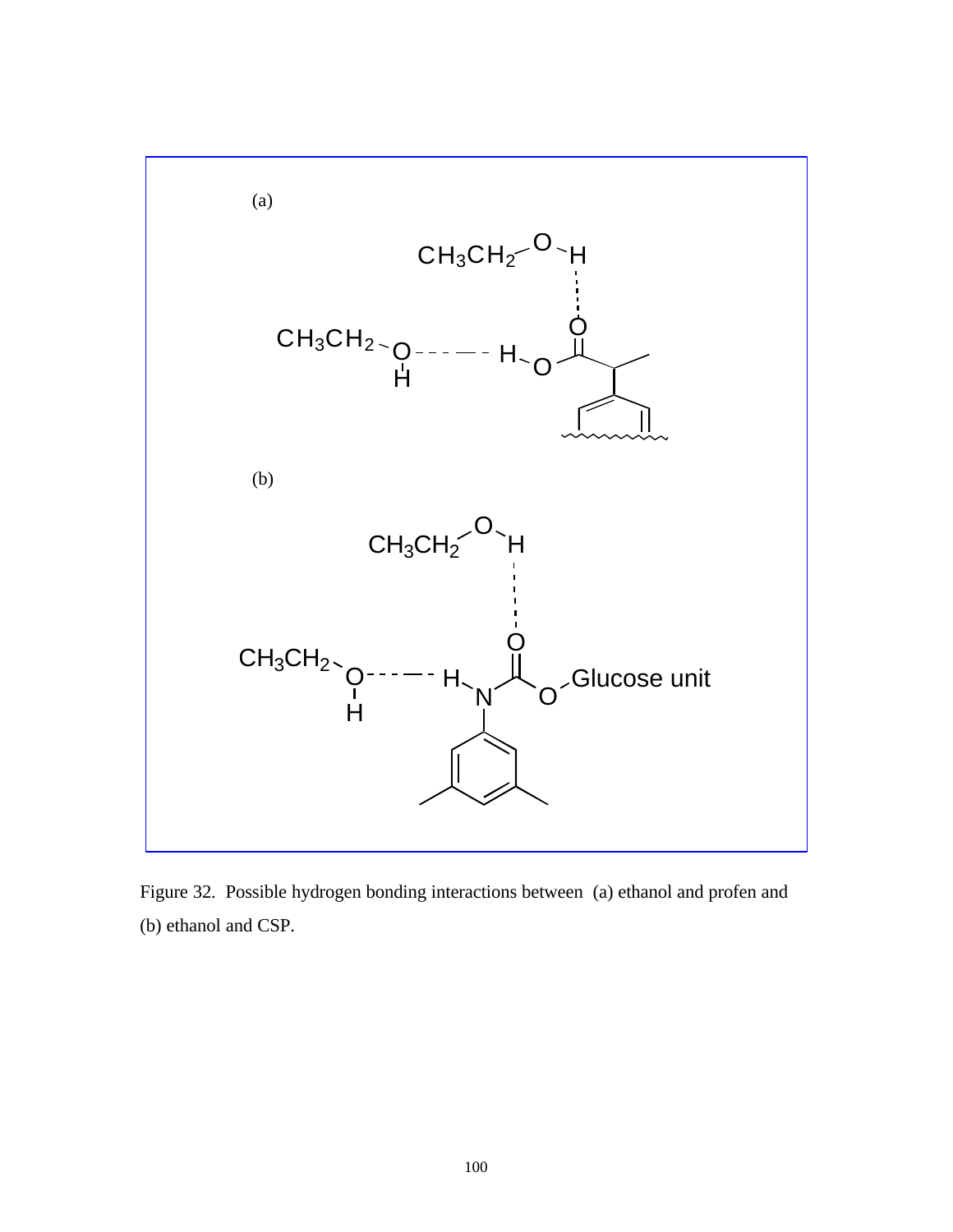bonded to; (b) the proton accepting ability of the receiving atom; and (c) molecular geometry. Among HOAc, HFBA, and TFA, HOAc forms the weakest hydrogen bonding because of the fact that it is the weakest acid. Hence the retention of the analytes are longer with HOAc than with HFBA or TFA as a mobile phase modifier. With either TFA or HFBA, the retention of analytes are the same probably because the acid modifiers have almost the same pKa (0.3 and 0.4, respectively). It appears that the size and the hydrophobicity of the alkyl chain of the acid modifiers do not affect retention, only their hydrogen bonding abilities that matter.

 A decrease in retention is to be expected in normal phase chromatography when the hydrophobicity of analyte is increased, thus increasing the analyte's solubility in the mobile phase. In addition, reduction of analyte-CSP interactions will also decrease retention. In this case, replacement of the hydroxyl proton with a methyl group reduces the ability of the analyte to act as a hydrogen donor. The drastic decrease in  $k_2$  when a profen is converted to its corresponding methyl ester (Table VIII) obviously points out the importance of the hydroxyl proton of the profen carboxylic moiety for retention. In addition, the hydroxyl proton of the carboxylic moiety plays a role in chiral discrimination. Except for the ketoprofen methyl ester, all the profen esters showed no enantioseparation while the corresponding racemic acids were enantioseparated at the same chroamtographic conditions. Nevertheless, the enantioseparation of the ketoprofen methyl ester with HFBA or TFA strongly indicates that the hydrogen between the profen keto oxygen and the amide proton of the carbamate moiety of the CSP (Fig. 33) is critical for chiral discrimination.

 The enantioselectivity of profens on Chiralpak AD seems not to be influenced by the streric size of the acidic mobile phase modifier. There was no significant change of enantioselectivity of profens and profen methyl esters when TFA was changed to HFBA.. This may be due to the fact that the two acidic modifiers have comparable hydrogen bonding abilities, i.e., nearly the same pKa. The enantioselectivity of the analytes, therefore, is influenced by the hydrogen bonding abilities of the acidic modifiers. This conclusion is strongly supported by the fact that HOAC, a weaker acid than TFA or HFBA, as the modifier the enantioselectivity of profens is small. The improvement of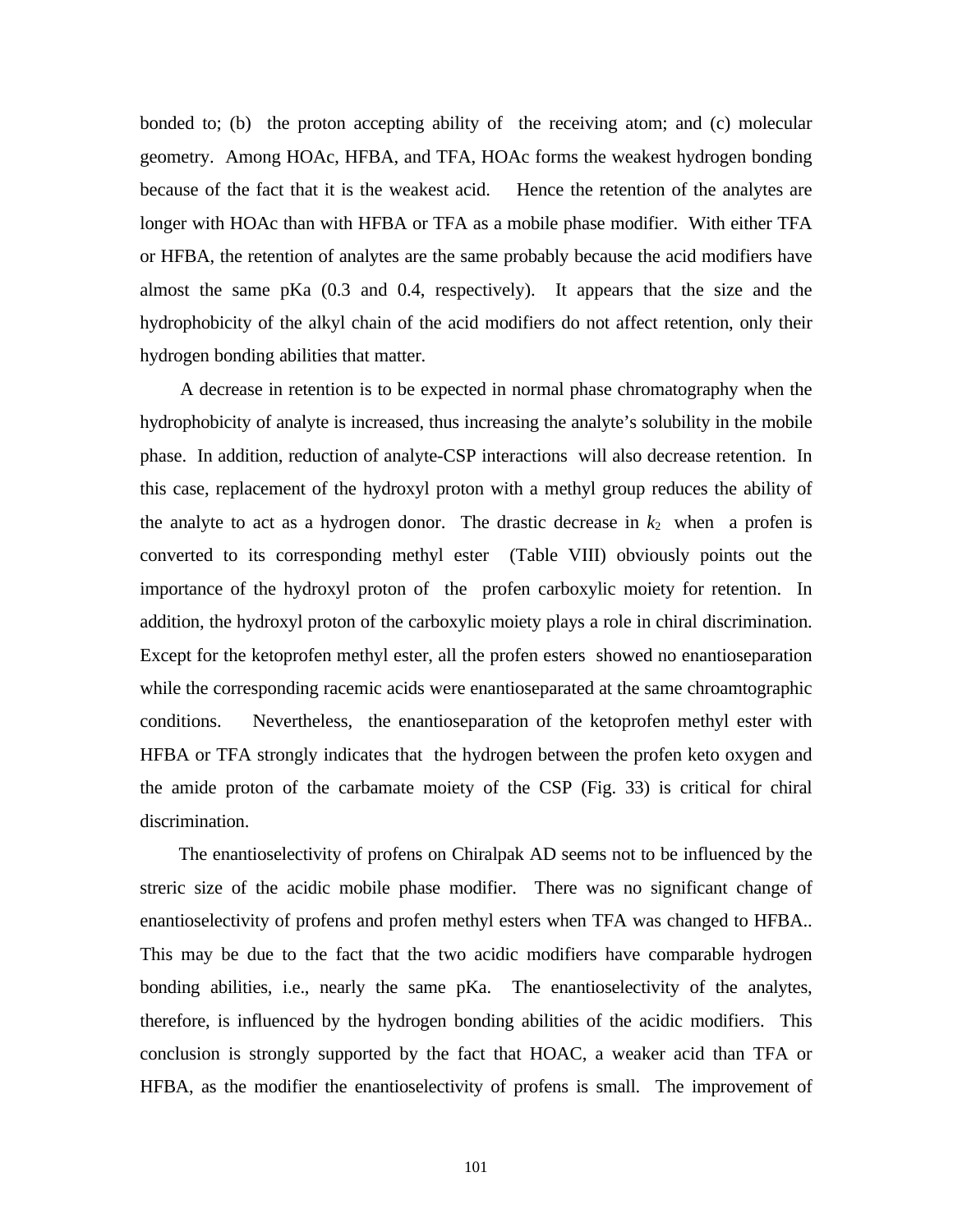enantioselectivity by HFBA or TFA may be due to the modification of the structures of the analytes and the Chiralpak AD CSP that facilitates selective enantioseparation.

 Although separation was not obtained for the methyl esters of fenoprofen and ibuprofen, this may be due the fact that the analyte-CSP interactions governing general retention were insufficient to permit noticeable discrimination between enantiomers. The *k*2 of fenoprofen and ibuprofen methyl esters (Table VIII) are smaller as compared to the corresponding profens (Table VII) chromatographed at the same conditions. However, there was no significant change in the enantioselectivity and resolution of ketoprofen methyl ester with HFBA and TFA as acidic modifiers even when the analyte was more retained. This results strongly suggest that the hydrogen bond arising from the keto oxygen of ketoprofen is critical for chiral discrimination.



Figure 33. Proposed chiral recognition mechanism showing the hydrogen bonding of ketoprofen with Chiralpak AD.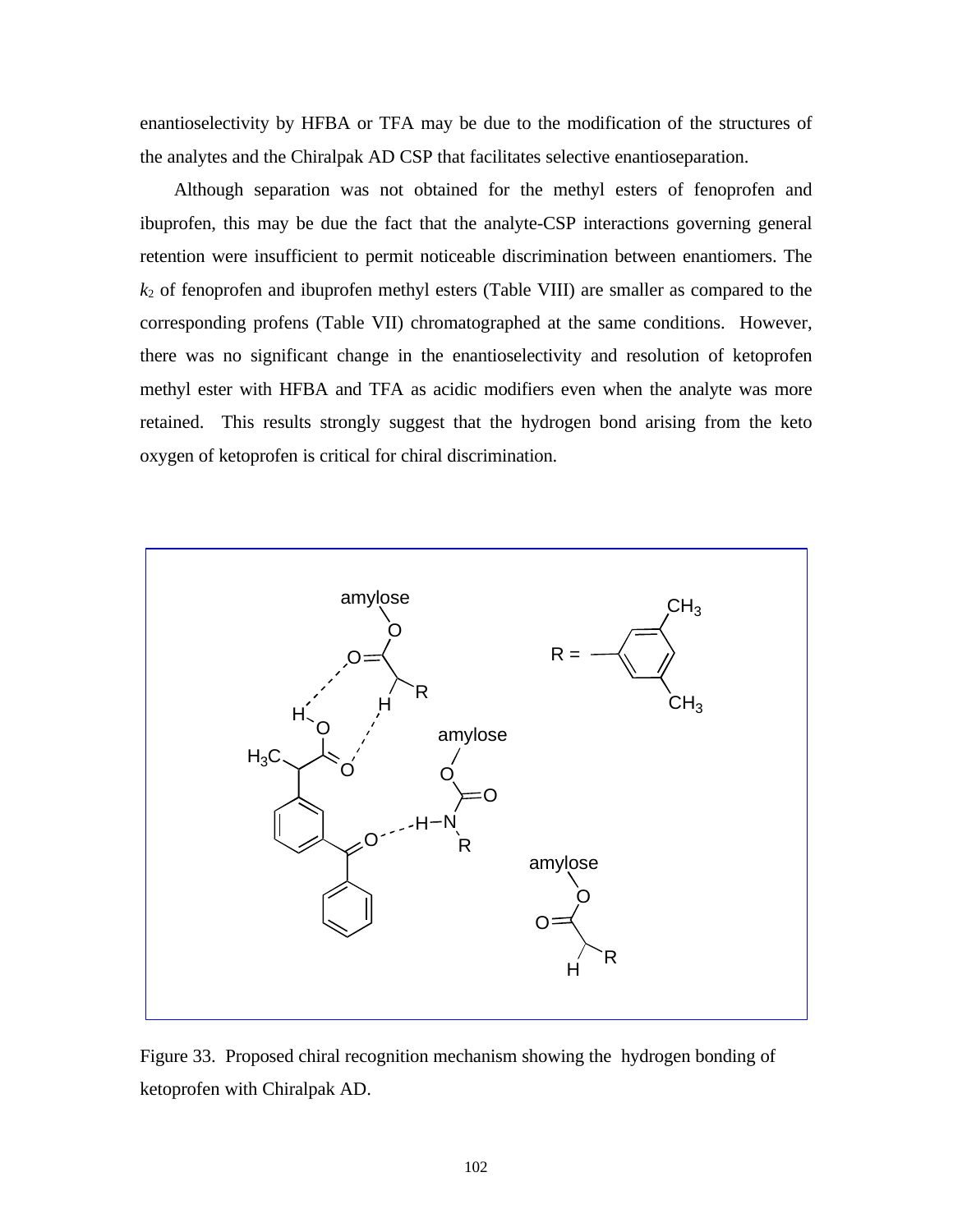As shown in Table IX, the enantioseparations of profens on Chiralcel OD following addition of HOAc, HFBA, and TFA are also characterized by a decrease in  $k_2$  and an increase in  $\alpha$ . Both changes in  $k_2$  and  $\alpha$  of profens with the presence of acidic modifier are significant averaging around 80 and 9 %, respectively. The change from HOAc to HFBA results to changes in  $k_2$  and  $\alpha$  that average about 38 and 3%, respectively. Changes in  $k_2$  and  $\alpha$  when HOAc is changed to TFA average around 33 and 3 %, respectively. There were no significant changes in either  $k_2$  or  $\alpha$  when HFBA was changed to TFA. As in Chiralpak AD, the size and hydrogen bonding ability of either HFBA or TFA appear to have no influence on  $k_2$  and  $\alpha$ . The overall changes average about 5 and 0.5%, respectively. In addition, the conversion of fenoprofen and ketoprofen to their corresponding methy ester results in a drastic decrease in retention that average about 197% (Table X). Lastly, all the profen methyl esters were not enantioseparated.

 The resolution of racemic profens was facilitated upon addition of HOAc, HFBA, and TFA. The overall increase in resolution average around 59%. Changing HFBA to TFA as the acidic modifier yields insignificant change in resolution averaging about 5%.

 The rationales for the marked decrease of retention and increase of enantioselectivity of the racemic profens separated on Chiralcel OD in the presence of acidic modifiers are the same as those for Chiralpak AD. The acidic modifier alters the structures of racemate profens and the CSP, including the CSP higher order structure, as well as competing with the analytes for active binding sites on the CSP. The reasons for the longer retention of profens with HOAc than with TFA of HFBA, and the drastic decrease in  $k_2$  when the profens are converted to methyl esters on Chiralpak AD, hold true also for Chiralcel OD.

 However, the mechanisms for the interaction of profens with Chiralcel OD and Chiralpak AD leading to enantiomeric separation may be different. As previously discussed, both CSPs consist of the same chiral adsorbing sites of tris(3,5 dimethylphenylcarbamate)-D-glucose residue but have different higher order structures. Chiralcel OD is regarded as a left handed three-fold helix arising from a  $\beta$ -(1,4) -Dglucose linkage and Chiralpak AD is a left handed four-fold helix (4/1) due to an  $\alpha$ -(1,4)-D-glucose linkage<sup>285, 286</sup>. The enantiomers may interact with one or more 3,5-dimethyl-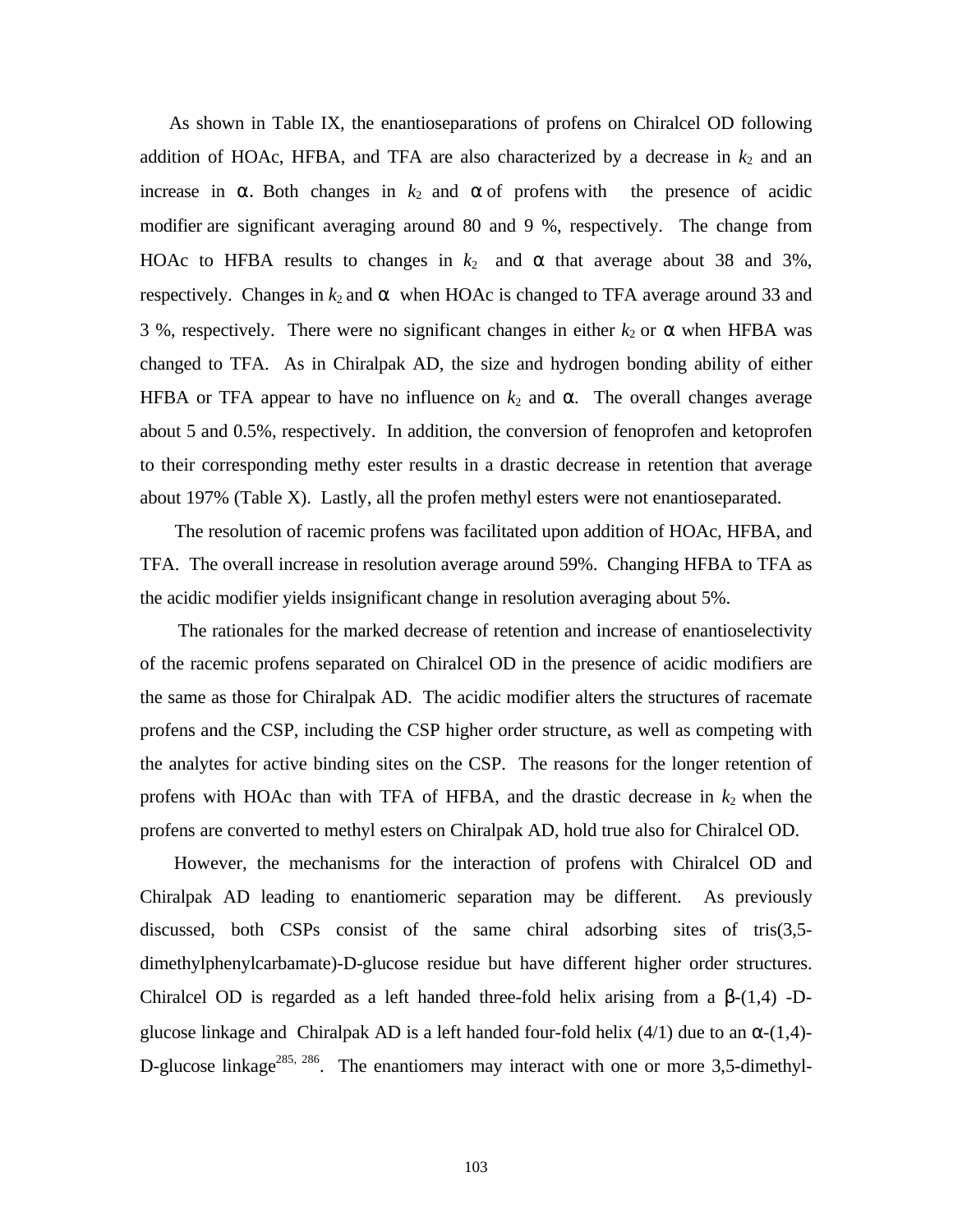| Profen                            | Acidic Mobile     | $k_2^{\overline{a}}$           | Enantio-                                                                                             | Resolution                     |
|-----------------------------------|-------------------|--------------------------------|------------------------------------------------------------------------------------------------------|--------------------------------|
|                                   | Phase             |                                | selectivity                                                                                          | $\mathbf R$                    |
|                                   | Modifier          |                                | $\alpha$                                                                                             |                                |
|                                   |                   |                                |                                                                                                      |                                |
| Carprofen                         | None              | $3.38^{b}$                     | 1.00 <sup>b</sup>                                                                                    | 0.00 <sup>b</sup>              |
| $(1.72 MEtOH)$ in                 | HOAc              |                                | $2.68 \pm 8.79 \times 10^{-3}$ 1.09 $\pm$ 5.83 x 10 <sup>-3</sup> 0.43 $\pm$ 2.52 x 10 <sup>-2</sup> |                                |
| hexane with $2.08 \times 10^{-6}$ | <b>HFBA</b>       | $1.79 \pm 8.94 \times 10^{-3}$ | $1.16 \pm 8.31 \times 10^{-3}$                                                                       | $0.86 \pm 4.31 \times 10^{-2}$ |
| moles acid)                       | <b>TFA</b>        |                                | $1.88 \pm 1.08 \times 10^{-2}$ 1.15 $\pm$ 1.06 x 10 <sup>-2</sup> 0.84 $\pm$ 5.00x 10 <sup>-2</sup>  |                                |
|                                   |                   |                                |                                                                                                      |                                |
| Fenoprofen                        | None              | 3.08 <sup>b</sup>              | 1.00 <sup>b</sup>                                                                                    | 0.00 <sup>b</sup>              |
| $(0.34 M E$ tOH in                | HOAc              |                                | $2.82 \pm 8.58 \times 10^{-3}$ 1.11 $\pm 4.84 \times 10^{-3}$ 0.89 $\pm 4.18 \times 10^{-2}$         |                                |
| hexane with $1.95 \times 10^{-6}$ | <b>HFBA</b>       |                                | $2.59 \pm 7.77 \times 10^{-3}$ 1.14 $\pm$ 5.41 x $10^{-3}$ 0.85 $\pm$ 3.92 x $10^{-2}$               |                                |
| moles acid)                       | <b>TFA</b>        |                                | $2.75 \pm 3.93 \times 10^{-3}$ 1.13 $\pm$ 2.63 x 10 <sup>-3</sup> 0.92 $\pm$ 2.15 x 10 <sup>-2</sup> |                                |
| Flurbiprofen                      | None              | 3.12                           | 1.00                                                                                                 | 0.00                           |
| $(0.34 M E$ tOH in                | HOAc              |                                | $2.71 \pm 8.74 \times 10^{-3}$ 1.06 $\pm$ 5.42 x 10 <sup>-3</sup> 0.41 $\pm$ 2.81 x 10 <sup>-2</sup> |                                |
| hexane with 1.95 x $10^{-6}$      | <b>HFBA</b>       |                                | $2.01 \pm 1.19 \times 10^{-3} \cdot 1.09 \pm 7.52 \times 10^{-4} \cdot 0.65 \pm 3.88 \times 10^{-2}$ |                                |
| moles acid)                       | <b>TFA</b>        |                                | $2.25 \pm 2.56 \times 10^{-3}$ 1.08 $\pm$ 1.70 x 10 <sup>-3</sup> 0.61 $\pm$ 1.09 x 10 <sup>-2</sup> |                                |
| Ketoprofen                        | None <sup>b</sup> | $11.90^{b}$                    | 1.00                                                                                                 | 0.00                           |
| $(0.34 M E$ tOH in                | HOAc              |                                | $6.62 \pm 8.46 \times 10^{-3} \cdot 1.05 \pm 1.97 \times 10^{-3} \cdot 0.36 \pm 2.94 \times 10^{-2}$ |                                |
| hexane with 1.95 x $10^{-6}$      | <b>HFBA</b>       |                                | $4.35 \pm 3.49 \times 10^{-3} \cdot 1.08 \pm 1.02 \times 10^{-3}$                                    | $0.65 \pm 1.00 \times 10^{-2}$ |
| moles acid)                       | <b>TFA</b>        |                                | $4.36 \pm 5.26 \times 10^{-3}$ 1.08 ± 1.90 x 10 <sup>-3</sup> 0.64 ± 1.00x 10 <sup>-2</sup>          |                                |

**Table IX. Influence of acidic mobile phase modifiers on retention and enantioselectivity of profens on Chiralcel OD.**

\*Retention factor of the second eluted enantiomer.

Average of six runs  $25^{\circ}$ C, flow rate 1.0 mL/min. Exceptions are  $\overline{b}$  which are average of two runs.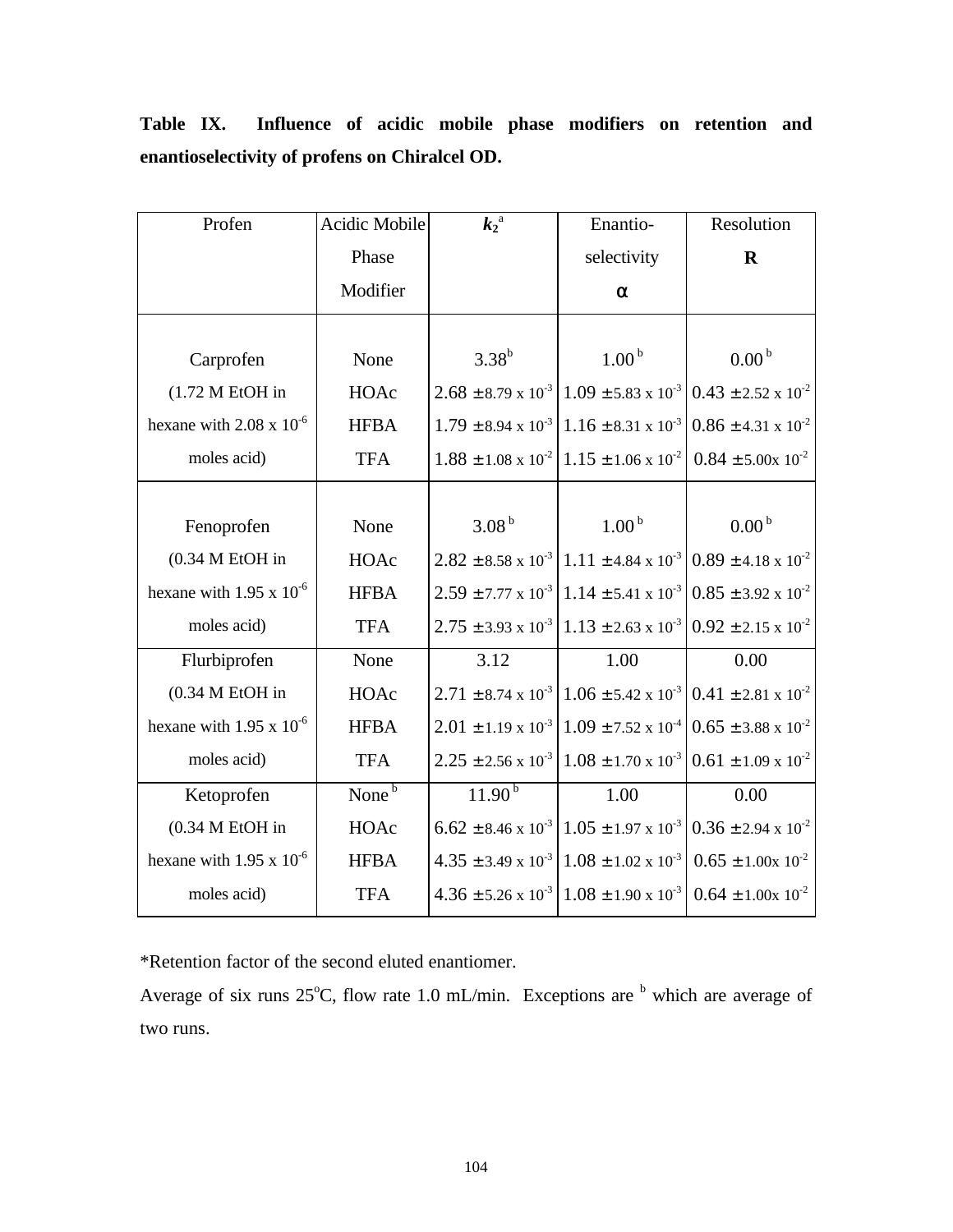| Profen                            | Acidic Mobile | $k_2*$ | Enantio-                                                          | Resolution |
|-----------------------------------|---------------|--------|-------------------------------------------------------------------|------------|
|                                   | Phase         |        | selectivity                                                       | $\bf{R}$   |
|                                   | Modifier      |        | $\alpha$                                                          |            |
|                                   |               |        |                                                                   |            |
| Fenoprofen Ester                  | <b>HFBA</b>   |        | $0.71 \pm 2.76 \times 10^{-4}$ 1.00 ± 5.48 x 10 <sup>-4</sup>     | 0.00       |
| (0.34 M EtOH in hexane            | <b>TFA</b>    |        | $0.74 \pm 5.03 \times 10^{-4}$ 1.00 ± 9.64 x 10 <sup>-4</sup>     | 0.00       |
| with 1.95 x $10^{-6}$ moles acid) |               |        |                                                                   |            |
|                                   |               |        |                                                                   |            |
| <b>Ibuprofen</b> Ester            | <b>HFBA</b>   |        | $0.09 \pm 5.40 \times 10^{-4}$ 1.00 $\pm$ 8.51 x 10 <sup>-3</sup> | 0.00       |
| (0.34 M EtOH in hexane            | <b>TFA</b>    |        | $0.12 \pm 4.15 \times 10^{-4}$ 1.00 $\pm 4.27 \times 10^{-3}$     | 0.00       |
| with 1.95 x $10^{-6}$ moles acid) |               |        |                                                                   |            |
|                                   |               |        |                                                                   |            |
| Ketoprofen Ester                  | <b>HFBA</b>   |        | $1.25 \pm 6.79 \times 10^{-4}$ 1.00 $\pm$ 7.69 x 10 <sup>-4</sup> | 0.00       |
| (0.34 M EtOH in hexane)           | <b>TFA</b>    |        | $1.31 \pm 5.49 \times 10^{-3}$ 1.00 $\pm$ 5.95 x 10 <sup>-3</sup> | 0.00       |
| with 1.95 x $10^{-6}$ moles acid) |               |        |                                                                   |            |

**Table X. Influence of acidic mobile phase modifiers on retention and enantioselectivity of profen methyl esters on Chiralcel OD.**

\*Retention factor of the second eluted enantiomer.

Average of six runs  $25^{\circ}$ C, flow rate 1.0 mL/min.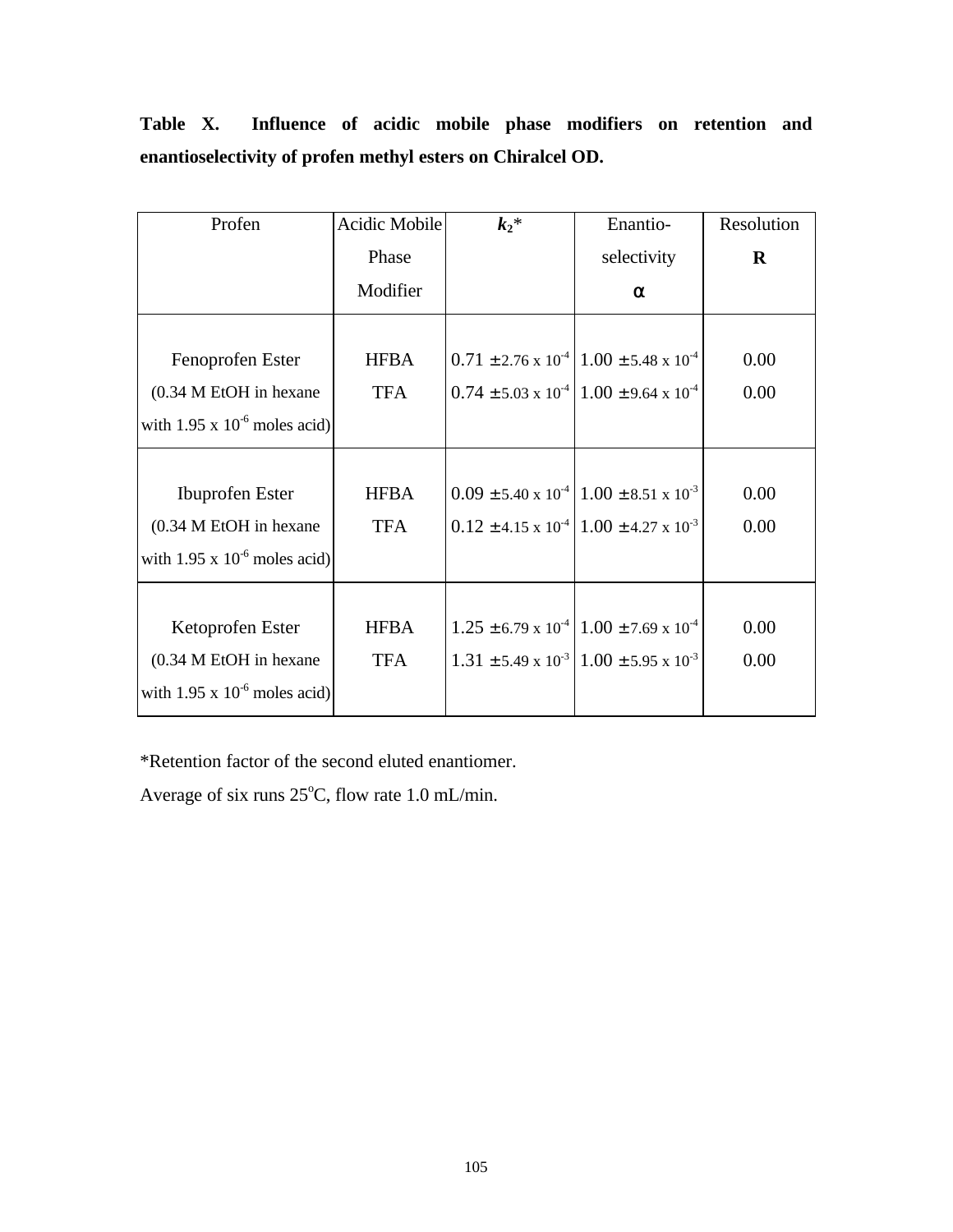phenyl carbamate moieties of one or more glucose residues of either CSP to facilitate separation.

 One proof for different mechanisms in the chiral discrimination of profens on Chiralcel OD and Chiralpak AD is the different requirement of mobile phase composition of hexane/ethanol/acidic modifier needed to optimize enantioseparation (see Tables IV, VII, and IX). For example, racemic ketoprofen was well resolved on Chiralpak AD using 80/20/0.15 hexane/ethanol/TFA. On chiralcel OD, ketoprofen was best enantioseparated using 98/2/0.40 hexane/ethanol/ TFA.

 Furthermore, the methyl esters of fenoprofen, ibuprofen, and ketoprofen analyzed on Chiralcel OD, even though the retention factors of profens are higher as compared to those on Chiralpak AD, were not enantioseparated. For example, there was no separation for the enantiomers of the ketoprofen ester. This may imply that the additional hydrogen bonding arising from the keto oxygen of ketoprofen, aside those from the carbonyl oxygen and hydroxyl proton of the carboxylic moiety, is not critical for chiral discrimination of these methyl esters.

 In summary, the addition of acidic mobile phase modifiers decreases the retention of profens on Chiralpak AD and Chiralcel OD but enhances their enantioselectivity. The role of the acidic mobile phase modifiers are the following: (1) they compete with the analytes for the achiral and chiral active sites of the CSP; and (2) they alter the structures of racemic profen and CSP, including the CSP higher order structure, thus promoting efficient interaction leading to chiral discrimination. TFA and HFBA, as acidic modifiers, gave the shortest retention but the greatest enantioselectivity and resolution of analytes. In both Chiralpak AD and Chiralcel OD, it appears that the dominant interaction of profens with the CSP for retention is the hydrogen bond arising from the acidic proton of its carboxylic moiety. This conclusion is strongly supported by the drastic decrease of retention when the profens are converted to methyl esters. On Chiralpak AD, the interaction that is critical for chiral recognition may be the additional hydrogen bond that does not arise from the carboxyl moiety of the profen. A proof for this is the enantioresolution of the methyl ester of ketoprofen. On the other hand, on Chiralcel OD,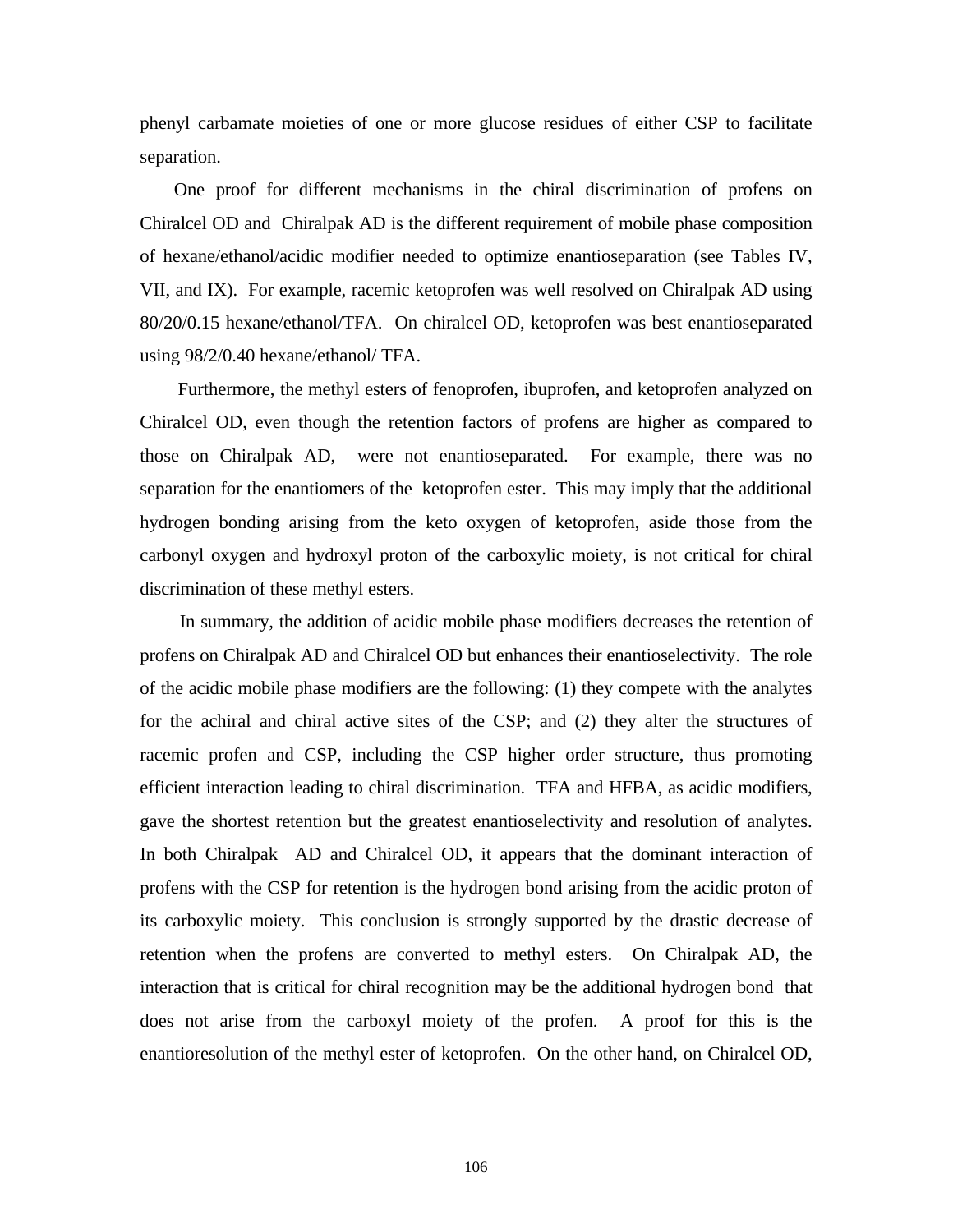the additional hydrogen bond may not be important for chiral recognition. The racemic fenoprofen, ibuprofen, and ketoprofen methyl esters were not separated.

## *5.31a Synthesis and Identification of Profen methyl Esters*

 The methyl esters of fenoprofen, ibuprofen, and ketoprofen were syntheisized since they are not commercially available. The Fischer esterification reactions are the following: (1)



Verification of the purity and identity of the synthesized profen methyl esters was through GC-MS. The total ion chromatograms and mass spectra of the profen methyl esters are shown in Fig. 34, 35, and 36.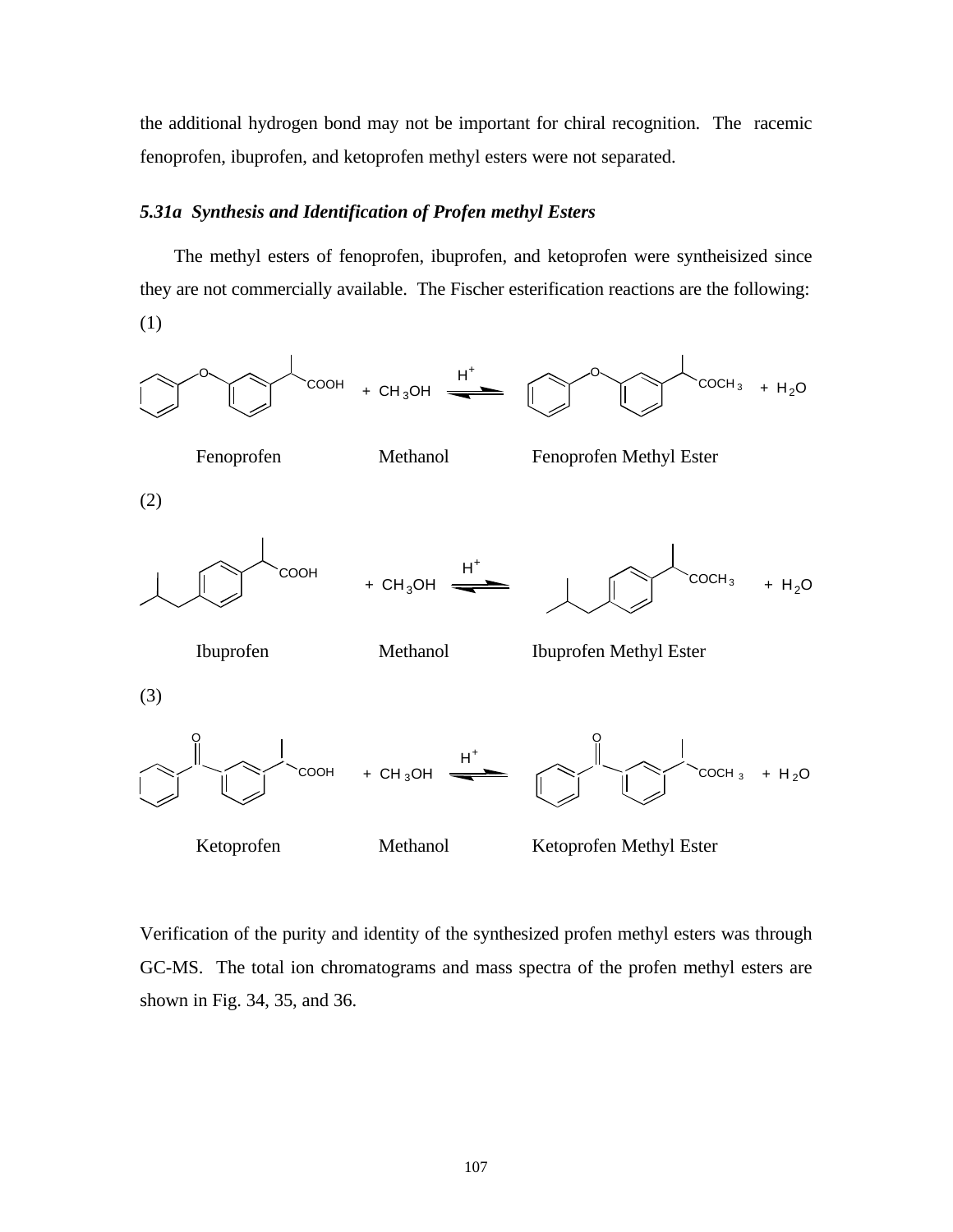

Figure 34. Total ion chromatogram and mass spectrum of the synthesized fenoprofen methyl ester.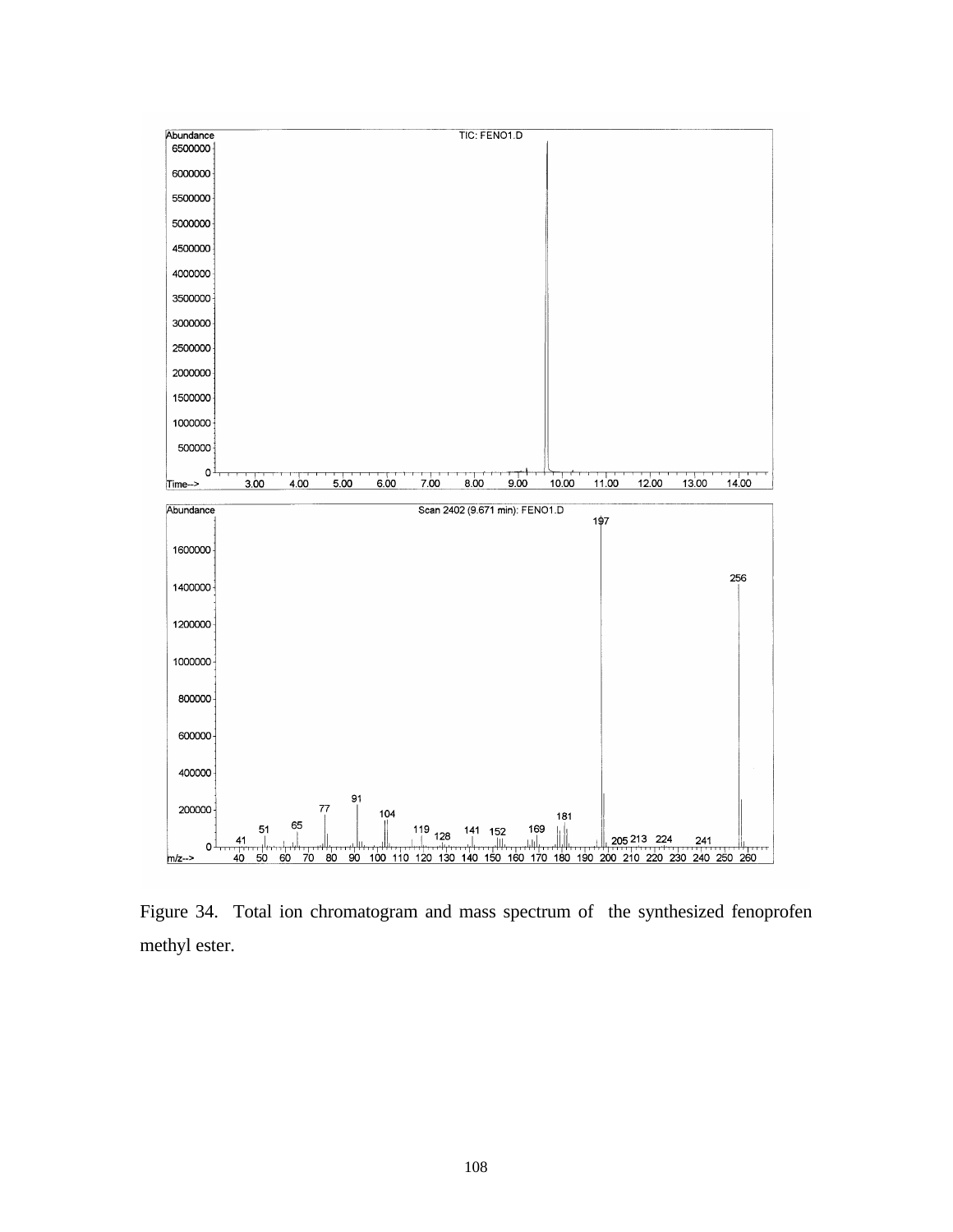

Figure 35. Total ion chromatogram and mass spectrum of the synthesized ibuprofen methyl ester.